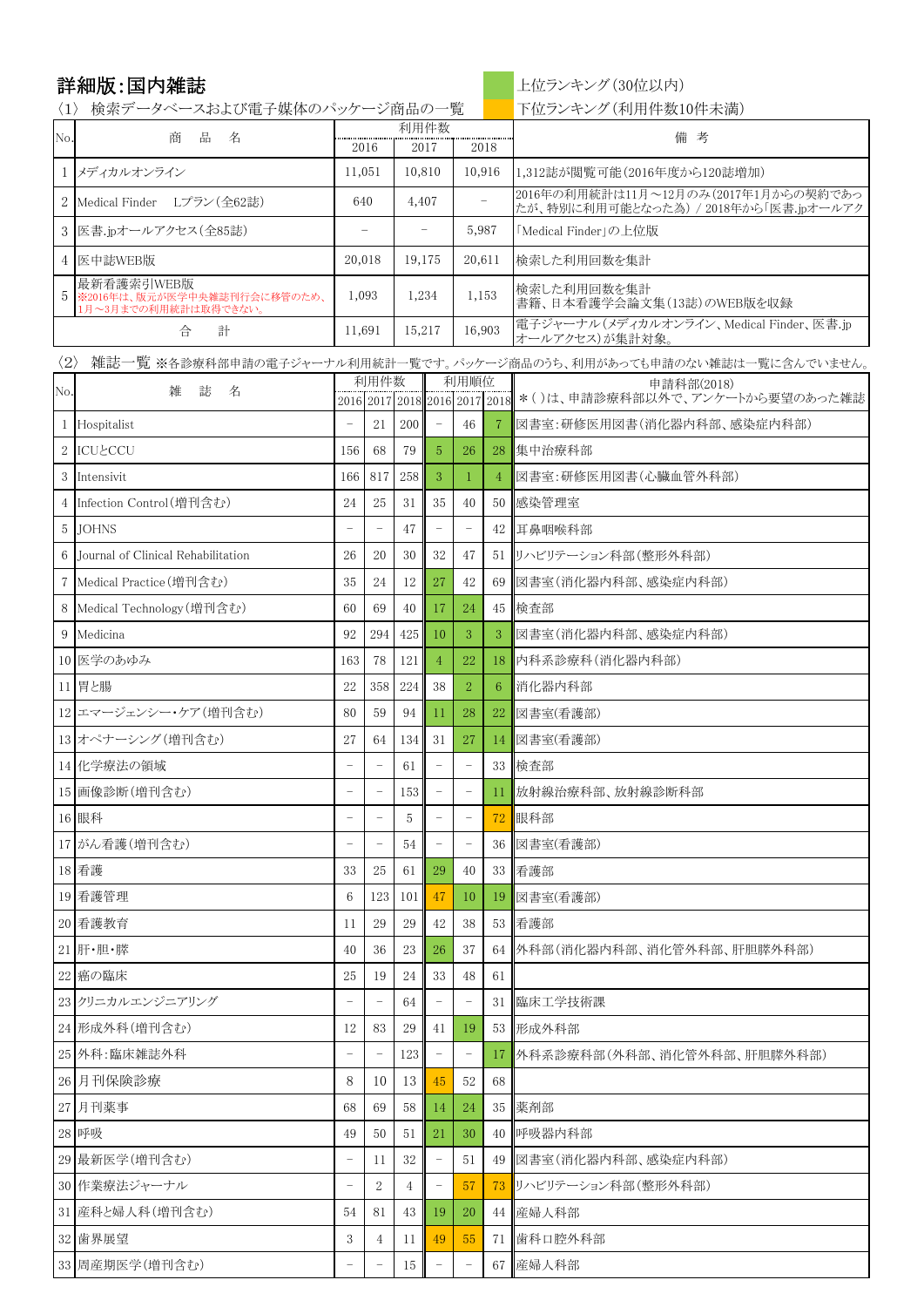| No. | 雑<br>誌<br>名                | 利用件数<br>2016 2017 2018 2016 2017 2018 |                          |                   | 利用順位                     |                          |                  | 申請科部(2018)<br>*()は、申請診療科部以外で、アンケートから要望のあった雑誌 |
|-----|----------------------------|---------------------------------------|--------------------------|-------------------|--------------------------|--------------------------|------------------|----------------------------------------------|
|     | 34 手術                      | $\overline{\phantom{0}}$              | $\overline{\phantom{a}}$ | 127               | $\overline{\phantom{a}}$ | $\overline{\phantom{a}}$ | 15 <sup>15</sup> | 図書室(外科部、肝胆膵外科部)                              |
|     | 35 消化器外科Nursing (増刊含む)     | 79                                    | 165                      | 127               | 12                       | 6                        | 15 <sub>1</sub>  | 図書室(看護部)                                     |
|     | 36 小児科                     |                                       |                          | 45                | $\overline{\phantom{a}}$ | $\qquad \qquad -$        |                  | 43   小児科部                                    |
|     | 37 小児科臨床(増刊含む)             | 248                                   | 133                      | 96                | 1                        | $\overline{7}$           | 21               | 小児科部                                         |
|     | 38 小児外科(増刊含む)              |                                       |                          | 24                | $\qquad \qquad -$        | $\qquad \qquad -$        |                  | 61 小児外科部(小児科部)                               |
|     |                            |                                       |                          |                   |                          |                          |                  |                                              |
|     | 39 診断と治療(増刊含む)             | 47                                    | 46                       | 39                | 22                       | 34                       |                  | 46   図書室(消化器内科部、心臓血管外科部、感染症科部)               |
|     | 40 腎と透析(増刊含む)              | $\overline{\phantom{0}}$              | $\overline{\phantom{a}}$ | 21                | $\qquad \qquad -$        | $\overline{\phantom{a}}$ | 65               | 腎臟内科部                                        |
|     | 41 整形外科:臨床雑誌整形外科           | $\overline{\phantom{0}}$              | $\overline{\phantom{a}}$ | 27                | $\overline{\phantom{a}}$ | $\overline{\phantom{a}}$ |                  | 57 整形外科部                                     |
|     | 42 整形·災害外科                 | $\overline{a}$                        | $\overline{\phantom{a}}$ | 24                | $\overline{\phantom{a}}$ | $\overline{\phantom{a}}$ |                  | 61 整形外科部                                     |
|     | 43 総合診療 (前誌: JIM)          | 50                                    | 129                      | 547               | 20                       | 9                        | 1                | 図書室(消化器内科部、感染症内科部)                           |
|     | 44 胆と膵                     | 107                                   | 95                       | 84                | 8                        | 17                       |                  | 26 消化器内科部(肝胆膵外科部)                            |
|     | 45 治療                      | 62                                    | 40                       | 33                | 16                       | 35                       |                  | 48 図書室(消化器内科部、感染症内科部)                        |
|     | 46 デンタル・ハイジーン              | $\boldsymbol{2}$                      | 4                        | $\overline{2}$    | 50                       | 55                       | 76               | 歯科口腔外科部                                      |
|     | 47 ナーシングビジネス(増刊含む)         | 24                                    | 24                       | 28                | 35                       | 42                       |                  | 56 看護部                                       |
|     | 48 内科                      | ۳                                     | $\overline{\phantom{0}}$ | 254               | $\overline{\phantom{a}}$ | $\qquad \qquad -$        | 5                | 内科系診療科(消化器内科部)                               |
|     | 49 日本臨床(月刊) (別冊含む)         | 55                                    | 47                       | 89                | 18                       | 33                       | 24               | 図書室(感染症内科部)                                  |
|     | 50 日本医事新報                  |                                       | 57                       | 93                |                          | 29                       | 23               |                                              |
|     | 51 日本胸部臨床                  | 45                                    | 50                       | 38                | 24                       | 30                       |                  | 47 呼吸器内科部                                    |
|     | 52 脳神経外科速報(増刊含む)           | 25                                    | 22                       | 25                | 33                       | 45                       | 59               | 脳神経外科                                        |
|     | 53 ハートナーシング (増刊含む)         | 180                                   | 254                      | 81                | $\overline{2}$           | $\overline{4}$           | 27               | 図書室(看護部)                                     |
|     | 54 泌尿器Care & Cure Uro-Lo   | 96                                    | 76                       | 73                | 9                        | 23                       | 29               | 図書室(看護部)                                     |
|     | 55 泌尿器外科(増刊含む)             | 75                                    | 97                       | 176               | 13                       | 16                       | 8                | 第一·第二泌尿器科部                                   |
|     | 56 皮膚科の臨床                  | $\overline{a}$                        | $\qquad \qquad -$        | 54                | $\qquad \qquad -$        | $\qquad \qquad -$        |                  | 36 皮膚科部                                      |
|     | 57 皮膚病診療                   | $\overline{\phantom{0}}$              | $\overline{\phantom{a}}$ | 4                 | $\overline{\phantom{a}}$ | $\qquad \qquad -$        | 73               | 皮膚科部                                         |
|     | 58 病院                      | 42                                    | 118                      | 63                | 25                       | 13                       | 32               |                                              |
|     | 59 病理と臨床                   | 35                                    | 23                       | 19                | 27                       | 44                       | 66               | 病理診断科部                                       |
|     | 60 ブレインナーシング (増刊含む)        | 111                                   | 121                      | 157               | 7                        | 12                       | 10 <sup>1</sup>  | 図書室(看護部)                                     |
|     | 61 訪問看護と介護                 | $\overline{\phantom{0}}$              | 7                        | 29                | $\qquad \qquad -$        | 54                       |                  | 52 看護部                                       |
|     | 62 薬学雑誌 (YAKUGAKU ZASSHI)  | 10                                    | 12                       | 3                 | 43                       | 50                       | 75 <sub>1</sub>  | 薬剤部                                          |
|     | 63 薬局                      | 63                                    | 26                       | 66                | 15                       | 38                       |                  | 30 薬剤部                                       |
|     | 64 理学療法ジャーナル               | $\overline{\phantom{a}}$              | 79                       | 86                | $\qquad \qquad -$        | 21                       |                  | 25 リハビリテーション科部(整形外科部)                        |
|     | 65 臨床検査                    | 10                                    | 225                      | 153               | 43                       | $\overline{5}$           | $11^{\circ}$     | 検査部                                          |
|     | 66 臨床消化器内科                 |                                       |                          | 51                |                          | $\overline{\phantom{a}}$ | 40               | 消化器内科部                                       |
|     | 67 臨床整形外科                  | 15                                    | 94                       | 54                | 39                       | 18                       |                  | 36 整形外科部                                     |
|     | 68 臨床精神医学                  | 15                                    | 8                        | 12                | 39                       | 53                       |                  | 69 精神科部                                      |
|     | 69 臨床泌尿器科                  | $\qquad \qquad -$                     | 123                      | 472               | $\overline{\phantom{0}}$ | 10                       | 2                | 第一·第二泌尿器科部                                   |
|     | 70 臨床皮膚科                   | 5                                     | <b>108</b>               | 141               | 48                       | 15                       | 13               | 皮膚科部                                         |
|     | 71 臨床病理                    | 46                                    | 48                       | 27                | 23                       | 32                       | 57               | 病理診断科部                                       |
|     | 72 臨床婦人科産科(増刊含む)           | 7                                     | 115                      | 52                | 46                       | 14                       |                  | 39 産婦人科部                                     |
|     | 73 臨床放射線                   | $\overline{\phantom{0}}$              | $\overline{\phantom{a}}$ | 171               | $\qquad \qquad -$        | $\qquad \qquad -$        | 9                | 放射線治療科部、放射線診断科部                              |
|     | 74 臨床栄養                    | 24                                    | 16                       | 25                | 35                       | 49                       |                  | 59 栄養支援課                                     |
|     | 75 レジデントノート(1月~12月) (増刊含む) | 115                                   | 132                      | 101               | 6                        | 8                        | 19 <sup>1</sup>  | 図書室:研修医用図書(消化器内科部、心臓血管外科部)                   |
|     | 76 和歌山医学                   | 31                                    | 39                       | 29                | 30                       | 36                       |                  | 53 図書室                                       |
|     | 合計                         |                                       |                          | 2,784 4,972 6,471 |                          |                          |                  |                                              |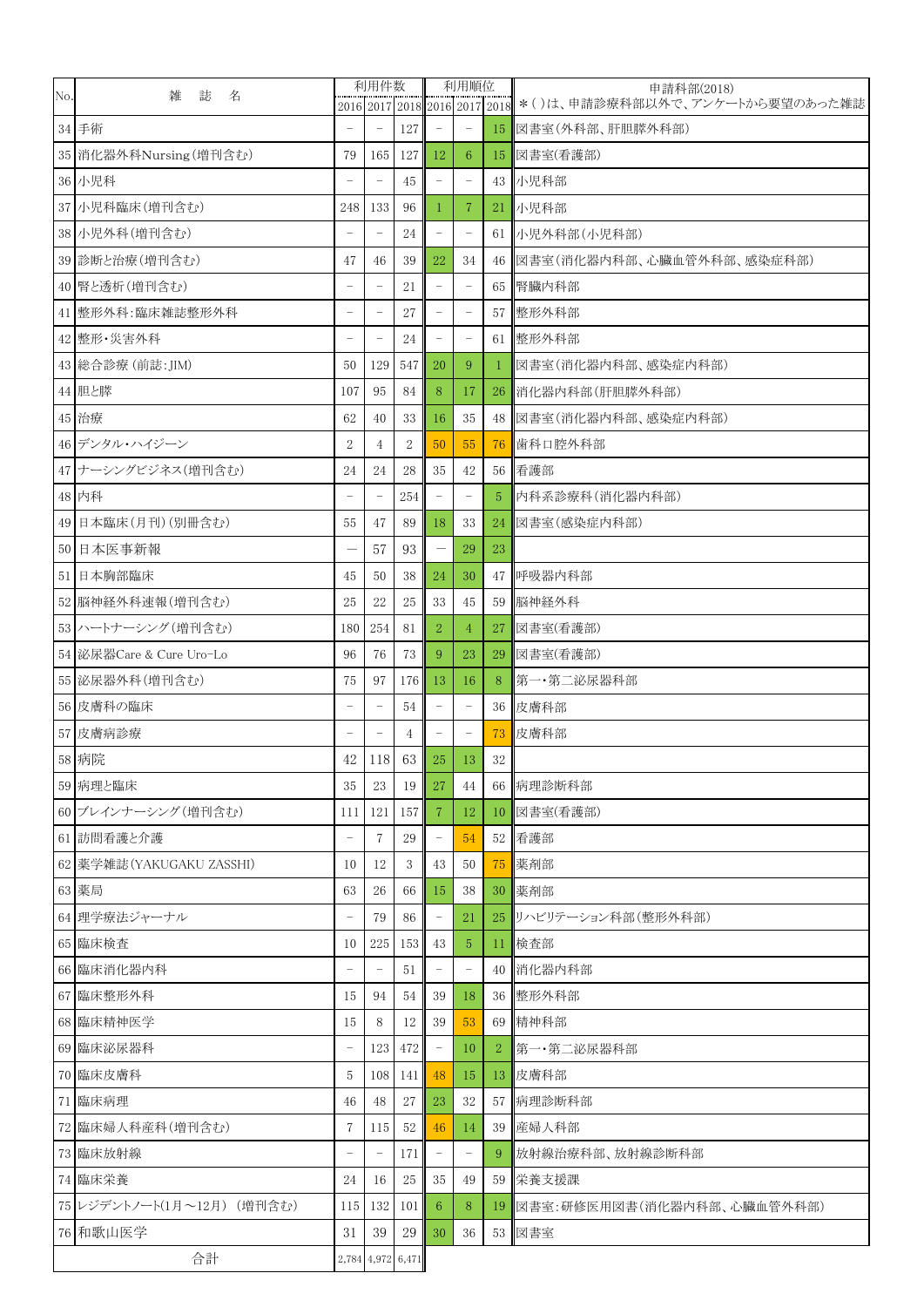## 〈2〉 雑誌一覧 ※各診療科部申請の電子ジャーナル利用統計一覧です。パッケージ商品のうち、利用があっても申請のない雑誌は一覧に含んでいません。

## または、<br>
詳細版:外国雑誌 インプレート インディング(30位以内)

| $\langle 1 \rangle$ | 検索データベースおよび電子媒体のパッケージ商品の一覧              |        | 下位ランキング(利用件数10件未満) |        |                                                 |
|---------------------|-----------------------------------------|--------|--------------------|--------|-------------------------------------------------|
| No.                 | 商<br>品<br>名                             |        | 利用件数               |        | 備<br>考                                          |
|                     |                                         | 2016   | 2017               | 2018   |                                                 |
|                     | American Medical Association (10誌)      | 1,032  | 736                | 664    |                                                 |
|                     | 2 Clinicalkey                           | 3,192  | 3,662              | 5,198  | 電子Book:1,072冊、Journal:677誌、診療ガイドライン等を含む         |
|                     | 3   Journal Consult                     | 2,012  | 2,475              | 1,988  | Clinicalkeyに移行した雑誌のバックファイルにもアクセス可能              |
|                     | 4 LWW@Ovid(32誌)                         | 1,695  | 1,360              | 1,361  |                                                 |
|                     | 5 SpringerLink Hospital Edition (約310誌) | 1,458  | 1,673              | 1,219  |                                                 |
|                     | 6   Wiley-Blackwell $(10$ 誌)            | 759    | 1,129              | 872    |                                                 |
|                     | 7 パッケージ外の購入雑誌(31誌)                      | 6,529  | 5,508              | 5,367  | 書店から購入する雑誌を含む                                   |
|                     | 8 PubMed LinkOut                        | 1,803  | 1,654              | 1,506  | PubMed検索結果のリンクボタン経由から、全文閲覧(PDF・HTML)した文献<br>の件数 |
|                     | 計<br>合                                  | 18,480 | 18,197             | 18,175 |                                                 |

| No.            | 雑誌名<br>新規購入<br>変更雑誌                                                                                                                                                 |                | 利用件数           |                               |     | 利用順位   |                | 申請科部(2018)<br>*()は、申請診療科部以外で、アンケートから要望のあった雑誌      |
|----------------|---------------------------------------------------------------------------------------------------------------------------------------------------------------------|----------------|----------------|-------------------------------|-----|--------|----------------|---------------------------------------------------|
|                |                                                                                                                                                                     |                |                | 2016 2017 2018 2016 2017 2018 |     |        |                |                                                   |
|                | Acta Orthopaedica                                                                                                                                                   | -1             | 13             | 1                             | 138 | 114    |                | 144 整形外科部                                         |
| $\overline{2}$ | Acta Oto-laryngologica                                                                                                                                              | 8              | 33             | 68                            | 125 | 80     | 51             | 耳鼻咽喉科部                                            |
| 3              | American Heart Journal                                                                                                                                              | 14             | 27             | 37                            | 109 | 90     | 77             | 循環器内科部                                            |
| 4              | American Journal of Cardiology                                                                                                                                      | 34             | 39             | 136                           | 80  | 69     | 23             | 図書室(循環器内科部)                                       |
| 5              | American Journal of Dermatopathology                                                                                                                                | 44             | 61             | 59                            | 67  | 47     | 54             | 病理診断科部                                            |
|                | 6 American Journal of Emergency Medicine                                                                                                                            | 39             | 24             | 49                            | 75  | 96     | 60             | 図書室(集中治療部、感染症内科部)                                 |
| 7              | American Journal of Kidney Diseases                                                                                                                                 | 73             | 94             | $72\,$                        | 45  | 31     | 44             | 腎臓内科部                                             |
| 8              | American Journal of Medicine                                                                                                                                        | 76             | 64             | 37                            | 43  | 45     | 77             | 図書室(消化器内科部、乳腺外科部、感染症内科部)                          |
| 9              | American Journal of Neuroradiology                                                                                                                                  | 104            | 59             | 135                           | 32  | 51     | 24             | 脳神経外科部(放射線治療科部、放射線診断科部)                           |
|                | 10 American Journal of Obstetrics & Gynecology                                                                                                                      | 39             | 37             | 48                            | 75  | $72\,$ | 62             | 産婦人科部(感染症内科部)                                     |
|                | 11 American Journal of Ophthalmology                                                                                                                                | 25             | 20             | 10                            | 94  | 103    |                | 119 眼科部                                           |
|                | 12 American Journal of Otolaryngology                                                                                                                               | 6              | 20             | 12                            | 131 | 103    |                | 114 耳鼻咽喉科部                                        |
|                | 13 American Journal of Pathology                                                                                                                                    | 8              | 2              | 8                             | 125 | 139    |                | 126 病理診断科部                                        |
|                | 14 American Journal of Respiratory & Critical Care Medicine                                                                                                         | 106            | 55             | 71                            | 31  | 55     |                | 46 集中治療科部(呼吸器内科部、感染症内科部)                          |
|                | 15 American Journal of Roentgenology: AJR                                                                                                                           | 116            | 114            | 76                            | 26  | $22\,$ | 39             | 放射線治療科部、放射線診断科部                                   |
|                | 16 American Journal of Surgery                                                                                                                                      | 27             | 26             | 15                            | 90  | 92     |                | 104  外科部(消化器内科部、消化管外科部、肝胆膵外科部、乳腺外科部)              |
|                | 17 American Journal of Surgical Pathology                                                                                                                           | 110            | 83             | 71                            | 30  | 38     | 46             | 病理診断科部                                            |
|                | 18 Anaesthesia & Intensive Care Medicine                                                                                                                            | 4              | $\overline{4}$ | -1                            | 134 | 135    | 144            | (麻酔科)                                             |
|                | 19 Anesthesia & Analgesia                                                                                                                                           | 163            | 118            | 26                            | 14  | 21     | 91             | 麻酔科部                                              |
|                | 20 Anesthesiology                                                                                                                                                   | 95             | 85             | 7                             | 34  | 36     |                | 130 麻酔科部                                          |
|                | 21 Anesthesiology Clinics                                                                                                                                           | $\overline{0}$ | $\theta$       | $\overline{0}$                | 141 | 142    |                | 147 麻酔科部                                          |
|                | 22 Annals of Emergency Medicine                                                                                                                                     | 85             | 30             | 224                           | 38  | 86     | 10             | 感染症内科部                                            |
|                | 23 Annals of Internal Medicine                                                                                                                                      | 47             | 47             | 15                            | 64  | 62     |                | 104  消化器内科部(血液内科部、呼吸器内科部、感染症内科部)                  |
|                | 24 Annals of Neurology                                                                                                                                              | 14             | 28             | 11                            | 109 | 88     |                | 116 脳神経内科部                                        |
|                | Annals of otology, rhinology, and laryngolog<br>25   ※ 「JARO : Journal of the Association for Research in Otolaryngology」と<br>交換 / ※Med wit full textからの利用統計は取得できない | 1              | 9              | $\sqrt{2}$                    | 138 | 118    | 141            | 耳鼻咽喉科部<br>※2013年まで冊子体、2014年からMed wit full textで閲覧 |
|                | 26 Annals of Plastic Surgery                                                                                                                                        | 88             | 100            | 105                           | 36  | 29     | 30             | 形成外科部                                             |
|                | 27 Annals of Surgery                                                                                                                                                | 43             | 41             | 28                            | 69  | 68     | 89             | 外科系診療科部(外科部、消化器内科部、消化管外科部、肝胆膵外科部)                 |
|                | 28 Annals of Thoracic Surgery                                                                                                                                       | 153            | 272            | 614                           | 15  | 8      | $\overline{2}$ | 心臟血管外科部(呼吸器外科部)                                   |
|                | 29 Arthritis & Rheumatology (前誌: Arthritis & Rheumatism)                                                                                                            | 8              | 26             | 24                            | 125 | 92     | 94             | 図書室                                               |
|                | 30 Arthroscopy                                                                                                                                                      | 71             | 82             | 39                            | 48  | 39     | 74             | 整形外科部                                             |
|                | 31 Auris Nasus Larynx                                                                                                                                               | 22             | 101            | 71                            | 100 | 26     | 46             | 耳鼻咽喉科部                                            |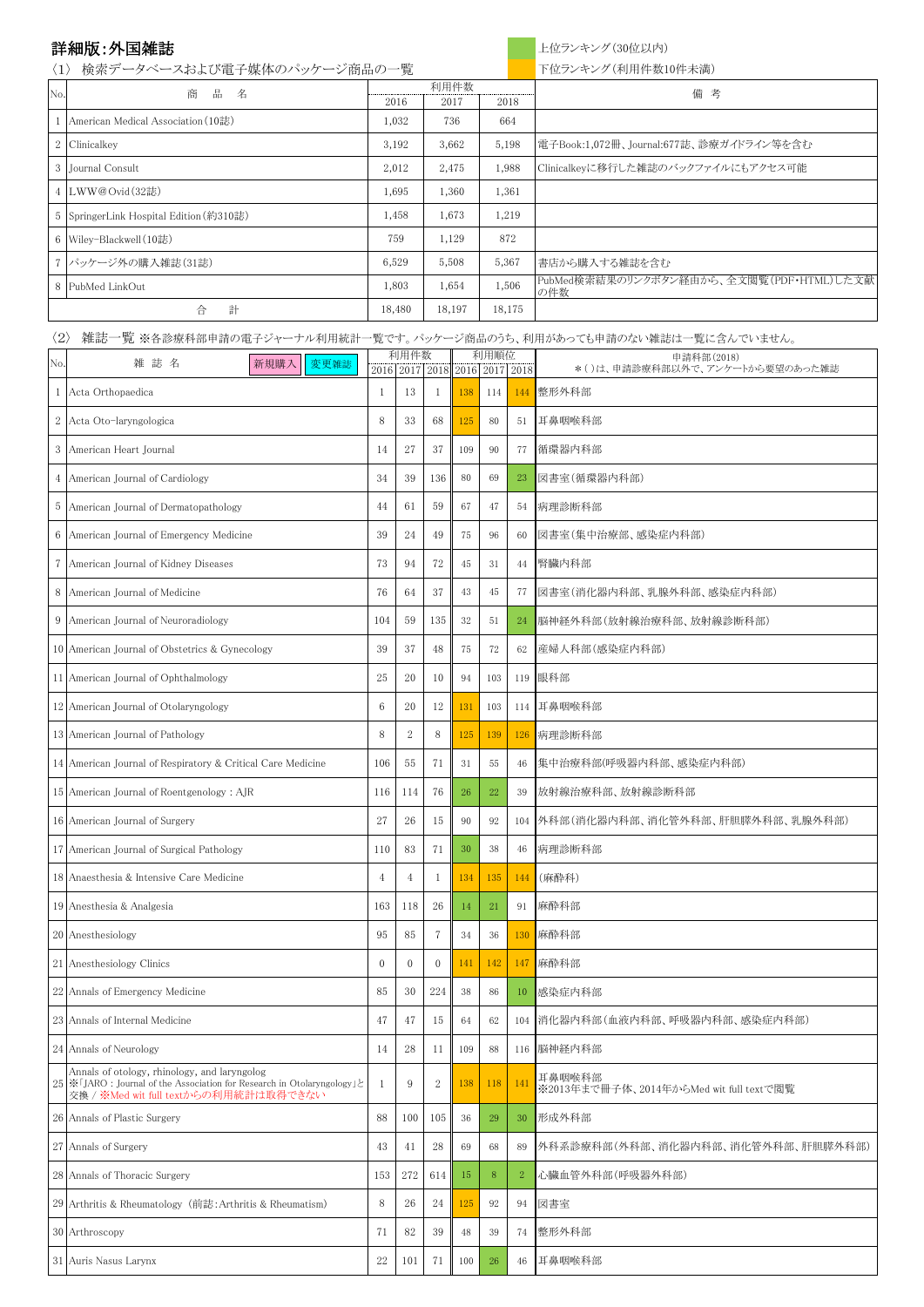| No. | 雑誌名<br>新規購入<br>変更雑誌                                                                                   |                          | 利用件数<br>2016 2017 2018 2016 2017 2018 |                |            | 利用順位                     |     | 申請科部(2018)<br>*()は、申請診療科部以外で、アンケートから要望のあった雑誌                                                                                                                                                                                                                                                                                        |
|-----|-------------------------------------------------------------------------------------------------------|--------------------------|---------------------------------------|----------------|------------|--------------------------|-----|-------------------------------------------------------------------------------------------------------------------------------------------------------------------------------------------------------------------------------------------------------------------------------------------------------------------------------------|
|     | 32 Best Practice & Research Clinical Anaesthesiology                                                  | $\overline{0}$           | 9                                     | $\overline{0}$ | 141        | 118                      | 147 | 麻酔科部                                                                                                                                                                                                                                                                                                                                |
| 33  | BJA:British Journal of Anaesthesia<br>- 。<br>※2018より、Elsevierに移管                                      | 119                      | 94                                    | 52             | 25         | 31                       | 58  | 麻酔科部                                                                                                                                                                                                                                                                                                                                |
|     | 34 BJU International (前誌: British Journal of Urology)                                                 | 12                       | 18                                    | 30             | 114        | 107                      | 88  | 第一・第二泌尿器科部                                                                                                                                                                                                                                                                                                                          |
|     | 35 Blood                                                                                              | 130                      | 265                                   | 372            | 21         | 10                       | -4  | 図書室(血液内科部、病理診断科部)                                                                                                                                                                                                                                                                                                                   |
|     | 36 BMJ: British Medical Journal                                                                       | 273                      | 189                                   | 244            | 8          | 12                       | 8   | 図書室(消化器内科部、脳神経内科部)                                                                                                                                                                                                                                                                                                                  |
|     | 37 Bone & Joint Journal (前誌: Journal of Bone & Joint Surgery. British)                                | 128                      | 94                                    | 73             | 22         | 31                       | 40  | 整形外科部                                                                                                                                                                                                                                                                                                                               |
|     | 38 Bone Marrow Transplantation                                                                        | 40                       | 35                                    | 57             | 73         | 79                       | 55  | 血液内科部(小児科部)                                                                                                                                                                                                                                                                                                                         |
|     | 39 British Journal of Dermatology                                                                     | 24                       | 23                                    | 34             | 97         | 98                       | 82  | 皮膚科部                                                                                                                                                                                                                                                                                                                                |
|     | 40 British Journal of Haematology                                                                     | 47                       | 90                                    | 66             | 64         | 34                       | 52  | 血液内科部(小児科部)                                                                                                                                                                                                                                                                                                                         |
|     | 41 British Journal of oral and Maxillofacial Surgery                                                  | 10                       | 5                                     | $\overline{7}$ | 119        | 132                      |     | 130 歯科口腔外科部                                                                                                                                                                                                                                                                                                                         |
|     | 42 British Journal of Psychology                                                                      | -1                       | $\Omega$                              | 13             | 138        | 142                      |     | 112 精神科部                                                                                                                                                                                                                                                                                                                            |
|     | 43 British Journal of Surgery                                                                         | 30                       | 19                                    | 19             | 82         | 105                      |     | 100   外科部(消化管外科部、肝胆膵外科部、乳腺外科部)                                                                                                                                                                                                                                                                                                      |
|     | 44 Canadian Journal of Anesthesia                                                                     | 19                       | 6                                     | 14             | 105        | 131                      |     | 109 麻酔科部                                                                                                                                                                                                                                                                                                                            |
|     | 45 Cancer                                                                                             | 74                       | 82                                    | 42             | 44         | 39                       | 71  | 図書室(乳腺外科部、小児科部、呼吸器内科部、病理診断科部)                                                                                                                                                                                                                                                                                                       |
|     | 46 Catheterization & Cardiovascular Interventions                                                     | $\overline{7}$           | 12                                    | 10             | 129        | 116                      |     | 119 循環器内科部(心臟血管外科部)                                                                                                                                                                                                                                                                                                                 |
|     | 47 Chest                                                                                              | 271                      | 153                                   | 194            | -9         | 14                       | 13  | 呼吸器外科部(呼吸器内科部、感染症内科部)                                                                                                                                                                                                                                                                                                               |
|     | 48 Circulation $(1950+)$                                                                              | 190                      | 270                                   | 197            | 13         | 9                        | 12  | 図書室/心臓小児科部(循環器内科部、心臓血管外科部)                                                                                                                                                                                                                                                                                                          |
|     | 49 Circulation: Arrhythmia and Electrophysiology                                                      |                          |                                       | 8              |            | $\overline{\phantom{m}}$ | 126 | 循環器内科部:2018年から「Nature Reviews. Cardiology」と交換(5誌)→「European Heart<br>Journal」「Circulation : Arrhythmia and Electrophysiology」「Circulation : Cardiovascular<br><mark>Interventions」「JAMA Cardiology」「European Heart Journal :Acute Cardiovascular Care」</mark><br> 循環器内科部:2018年から「Nature Reviews. Cardiology」と交換(5誌)→「European Heart |
|     | 50 Circulation: Cardiovascular Interventions                                                          |                          |                                       | -11            |            | $\overline{\phantom{m}}$ |     | 116 Journal J Circulation : Arrhythmia and Electrophysiology J Circulation : Cardiovascular<br>Interventions」「JAMA Cardiology」「European Heart Journal :Acute Cardiovascular Care」                                                                                                                                                   |
|     | 51 Clinical Infectious Diseases                                                                       | 370                      | 206                                   | 168            | $\sqrt{5}$ | 11                       |     | 15   呼吸器内科部/感染症内科部                                                                                                                                                                                                                                                                                                                  |
|     | 52 Clinical Journal of American Society of Nephrology                                                 | —                        | 96                                    | 73             |            | 30                       | 40  | 腎臟内科部<br>※2017年から腎臓内科部で申請していた「Rheumatology」と交換。なお、「Rheumatology」<br>はリウマチ科部で申請                                                                                                                                                                                                                                                      |
| 53  | Clinical Orthopaedics & Related Research (前誌: Clinical<br>Orthopaedics) ※SpringerからOvidへ移管(2017.10.3) | 125                      | 139                                   | 57             | 23         | 15                       | 55  | 整形外科部                                                                                                                                                                                                                                                                                                                               |
| 54  | Clinical Spine Surgery (前誌: Journal of Spinal Disorders &<br>Techniques)                              | 12                       | 10                                    | 12             | 114        | 117                      |     | 114 整形外科部                                                                                                                                                                                                                                                                                                                           |
|     | 55 Critical Care Medicine                                                                             | 328                      | 319                                   | 109            | 6          | $5\phantom{.0}$          | 28  | 集中治療科部(感染症内科部)                                                                                                                                                                                                                                                                                                                      |
|     | 56 Current Opinion in Infectious Diseases                                                             | 20                       | 9                                     | 6              | 104        | 118                      |     | 134 感染症内科部                                                                                                                                                                                                                                                                                                                          |
|     | 57 Diabetes                                                                                           | 29                       | 32                                    | 5              | 85         | 82                       |     | 136   糖尿病·内分泌内科部                                                                                                                                                                                                                                                                                                                    |
|     | 58 Diabetologia                                                                                       | 70                       | 42                                    | 16             | 49         | 66                       |     | 103   糖尿病・内分泌内科部                                                                                                                                                                                                                                                                                                                    |
|     | 59 Digestive Diseases & Sciences                                                                      | 27                       | 14                                    | $\overline{4}$ | 90         | 113                      |     | 137  小児外科部(消化管外科部、肝胆膵外科部)                                                                                                                                                                                                                                                                                                           |
|     | 60 European Archives of Oto-Rhino-Laryngology                                                         | 16                       | 32                                    | 47             | 108        | 82                       |     | 64 耳鼻咽喉科部                                                                                                                                                                                                                                                                                                                           |
|     | 61 European Heart Journal (Oxford)                                                                    | $\overline{\phantom{0}}$ |                                       | 106            |            | $\overline{\phantom{m}}$ | 29  | 循環器内科部:2018年から「Nature Reviews. Cardiology」と交換(5誌)→「European Heart<br>Journal J Circulation: Arrhythmia and Electrophysiology J Circulation: Cardiovascular<br>Interventions」「JAMA Cardiology」「European Heart Journal :Acute Cardiovascular Care」                                                                                    |
|     | 62 European Heart Journal : Acute Cardiovascular Care                                                 |                          |                                       | 3              |            | $\overline{\phantom{m}}$ | 139 | 循環器内科部:2018年から「Nature Reviews. Cardiology」と交換(5誌)→「European Heart<br>Journal FCirculation: Arrhythmia and Electrophysiology FCirculation: Cardiovascular<br>Interventions」「JAMA Cardiology」「European Heart Journal :Acute Cardiovascular Care」                                                                                      |
|     | 63 European Journal of Anaesthesiology                                                                | 63                       | 22                                    | 23             | 52         | 101                      | 98  | 麻酔科部                                                                                                                                                                                                                                                                                                                                |
|     | 64 European Journal of Cardio-thoracic Surgery                                                        | 87                       | 72                                    | 140            | 37         | 44                       | 21  | 心臟血管外科部(呼吸器外科部)                                                                                                                                                                                                                                                                                                                     |
|     | 65 European Journal of Gastroenterology & Hepatology                                                  | 55                       | 31                                    | 36             | 59         | 85                       | 79  | 消化器内科部                                                                                                                                                                                                                                                                                                                              |
|     | 66 European Journal of Pediatrics                                                                     | 8                        | 8                                     | 44             | 125        | 124                      |     | 67 小児科部                                                                                                                                                                                                                                                                                                                             |
|     | 67 European Respiratory Journal [0903-1936]                                                           | 83                       | 57                                    | 53             | 39         | 53                       |     | 57 呼吸器内科部                                                                                                                                                                                                                                                                                                                           |
|     | 68 Gastroenterology                                                                                   | 59                       | 23                                    | 13             | 55         | 98                       |     | 112 外科部(消化器内科部、消化管外科部、肝胆膵外科部)                                                                                                                                                                                                                                                                                                       |
|     | 69 Gastrointestinal Endoscopy                                                                         | 97                       | 27                                    | 36             | 33         | 90                       | 79  | 消化器内科部                                                                                                                                                                                                                                                                                                                              |
|     | 70 Gut                                                                                                | 25                       | 24                                    | 20             | 94         | 96                       | 99  | 消化器内科部                                                                                                                                                                                                                                                                                                                              |
|     | 71 Gynecologic Oncology                                                                               | $58\,$                   | 62                                    | 43             | 57         | 46                       | 69  | 産婦人科部                                                                                                                                                                                                                                                                                                                               |
|     | 72 Head and Neck                                                                                      | 68                       | 102                                   | 52             | 50         | 25                       | 58  | 耳鼻咽喉科部                                                                                                                                                                                                                                                                                                                              |
|     | 73 Heart                                                                                              | 30                       | 7                                     | 14             | 82         | 127                      |     | 109 循環器内科部                                                                                                                                                                                                                                                                                                                          |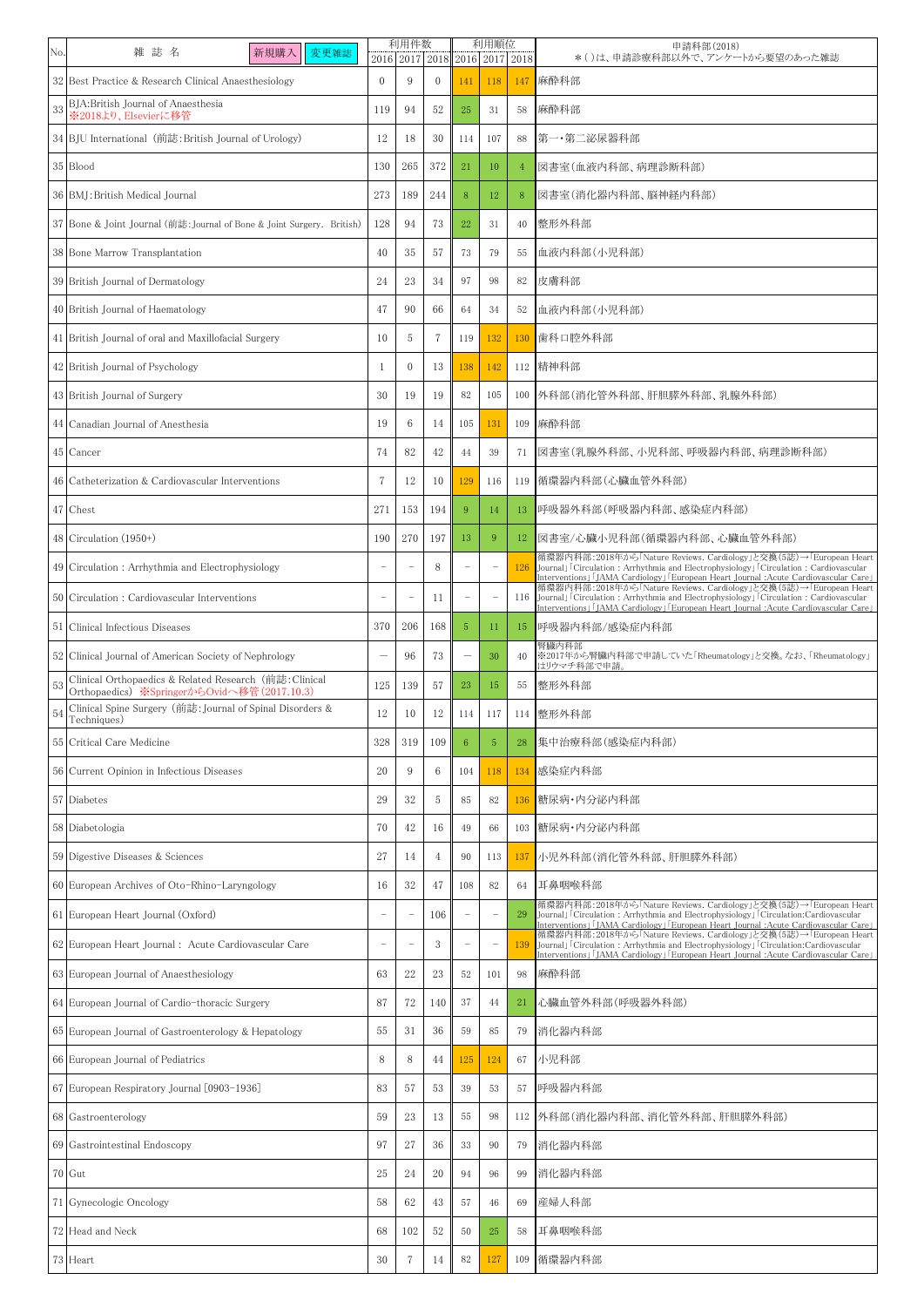| No. | 雑誌名<br>新規購入<br>変更雑誌                                                                               | 利用件数<br>2016 2017 2018 2016 2017 2018 |                |                | 利用順位 |                          | 申請科部(2018)<br>*()は、申請診療科部以外で、アンケートから要望のあった雑誌 |                                                                                                                                                                                                                                                  |
|-----|---------------------------------------------------------------------------------------------------|---------------------------------------|----------------|----------------|------|--------------------------|----------------------------------------------|--------------------------------------------------------------------------------------------------------------------------------------------------------------------------------------------------------------------------------------------------|
|     | 74 Hepatology / Liver Transplantation                                                             | 36                                    | 25             | -14            | 78   | 95                       |                                              | 109 消化器内科部(肝胆膵外科部)                                                                                                                                                                                                                               |
|     | 75 Human Pathology                                                                                | 52                                    | 28             | 32             | 60   | 88                       |                                              | 84 病理診断科部                                                                                                                                                                                                                                        |
|     | 76 JACC : Journal of American College of Cardiology                                               | 135                                   | 101            | 154            | 18   | 26                       | 18                                           | 循環器内科部(心臟血管外科部)                                                                                                                                                                                                                                  |
|     | 77 JAMA                                                                                           | 736                                   | 490            | 331            | 2    | $\overline{2}$           | -6                                           | 図書室(循環器内科部、消化器内科部、血液内科部、外科部、乳腺外科<br>部、眼科部、呼吸器内科部)                                                                                                                                                                                                |
|     | 78 JAMA Cardiology                                                                                | $\overline{\phantom{0}}$              |                | 24             |      | $\overline{\phantom{m}}$ | 94                                           | 循環器内科部:2018年から「Nature Reviews. Cardiology」と交換(5誌)→「European<br>Heart Journal」「Circulation: Arrhythmia and Electrophysiology」「Circulation:<br>Cardiovascular Interventions」「JAMA Cardiology」「European Heart Journal :Acute<br>Cardiovascular Care |
|     | 79 JAMA Dermatology (前誌: Archives of Dermatology)                                                 | 30                                    | 46             | 42             | 82   | 65                       |                                              | 71 皮膚科部                                                                                                                                                                                                                                          |
| 80  | JAMA Facial Plastic Surgery (前誌: Archives of Facial Plastic<br>Surgery)                           | 9                                     | 5              | 9              | 122  | 132                      |                                              | 122 形成外科部                                                                                                                                                                                                                                        |
|     | 81 JAMA Internal Medicine (前誌: Archives of Internal Medicine)                                     | 112                                   | 61             | 84             | 27   | 47                       | 34                                           | 図書室(消化器内科部、糖尿病·内分泌内科部、血液内科部、外科部、感<br>染症内科部)                                                                                                                                                                                                      |
|     | 82 JAMA Neurology (前誌: Archives of Neurology)                                                     | 43                                    | 37             | 77             | 69   | 72                       | 38                                           | 脳神経内科部(外科部、神経救急部)                                                                                                                                                                                                                                |
|     | 83 JAMA Ophthalmology (前誌: Archives of Ophthalmology)                                             | 22                                    | 37             | 18             | 100  | 72                       |                                              | 102 眼科部                                                                                                                                                                                                                                          |
| 84  | JAMA Otolaryngology-Head & Neck Surgery (前誌: Archives of<br>Otolaryngology-Head & Neck Surgery)   | 29                                    | 37             | 24             | 85   | 72                       | 94                                           | 耳鼻咽喉科部                                                                                                                                                                                                                                           |
| 85  | JAMA Pediatrics (前誌: Archives of Pediatrics & Adolescent<br>Medicine)                             | 59                                    | 36             | 38             | 55   | 76                       |                                              | 75 小児科部                                                                                                                                                                                                                                          |
|     | 86 JAMA Surgery (前誌: Archives of Surgery)                                                         | 22                                    | 47             | 32             | 100  | 62                       |                                              | 84  外科部(消化器内科部、消化管外科部、肝胆膵外科部)                                                                                                                                                                                                                    |
| 87  | JCI : Journal of Clinical Investigation<br>※Med wit full textからの利用統計は取得できない                       | 2                                     | 2              | -1             | 136  | 139                      |                                              | 144   糖尿病·内分泌内科部                                                                                                                                                                                                                                 |
|     | 88 Journal of Allergy & Clinical Immunology                                                       | 24                                    | 85             | 138            | 97   | 36                       | 22                                           | 呼吸器内科部(小児科部)                                                                                                                                                                                                                                     |
|     | 89 Journal of American Academy of Dermatology                                                     | 48                                    | 138            | 134            | 63   | 16                       |                                              | 25 皮膚科部                                                                                                                                                                                                                                          |
|     | 90 Journal of American College of Surgeons                                                        | 40                                    | 38             | 31             | 73   | 70                       | 87                                           | 外科系診療科部(外科部、肝胆膵外科部)                                                                                                                                                                                                                              |
|     | 91 Journal of Arthoplasty                                                                         | 41                                    | 138            | 44             | 71   | 16                       | 67                                           | 整形外科部                                                                                                                                                                                                                                            |
|     | 92 Journal of Bone & Joint Surgery. American                                                      | 145                                   | 131            | 125            | 17   | 19                       | 26                                           | 整形外科部                                                                                                                                                                                                                                            |
|     | 93 Journal of Burn Care and Research                                                              | 27                                    | 5              | 8              | 90   | 132                      | 126                                          | 形成外科部:変更の申出あり(2019年から国内一般雑誌の「PEPARS(ペ<br>パーズ)」へ変更)                                                                                                                                                                                               |
|     | 94 Journal of Clinical Anesthesia                                                                 | 14                                    | 18             | 42             | 109  | 107                      |                                              | 71 麻酔科部                                                                                                                                                                                                                                          |
|     | 95 Journal of Clinical Oncology                                                                   | 283                                   | 134            | 162            | 7    | 18                       |                                              | 16 図書室(外科部、消化管外科部)                                                                                                                                                                                                                               |
|     | 96 Journal of Clinical Pathology                                                                  | 11                                    | -17            | 8              | 118  | 110                      |                                              | 126 病理診断科部                                                                                                                                                                                                                                       |
|     | 97 Journal of Computer Assisted Tomography                                                        | 32                                    | 9              | $\overline{7}$ | 81   | 118                      |                                              | 130 放射線治療科部、放射線診断科部 (神経救急部)                                                                                                                                                                                                                      |
|     | 98 Journal of Emergency Medicine                                                                  | 120                                   | 32             | 69             | 24   | 82                       | 50                                           | 図書室                                                                                                                                                                                                                                              |
|     | 99 Journal of Hand Surgery. American Vol.                                                         | 79                                    | 113            | 94             | 41   | 23                       | 32                                           | 整形外科部                                                                                                                                                                                                                                            |
|     | 100 Journal of Hospital Infection                                                                 | 12                                    | 7              | 24             | 114  | 127                      |                                              | 94 感染症内科部                                                                                                                                                                                                                                        |
|     | 101 Journal of Neurology, Neurosurgery & Psychiatry                                               | 35                                    | 38             | 63             | 79   | 70                       |                                              | 53 胭神経内科部 (神経内科部)                                                                                                                                                                                                                                |
|     | 102 Journal of Neurosurgery: JNS                                                                  | 522                                   | 295            | 474            | 3    | $\overline{7}$           | 3                                            | 脳神経外科部                                                                                                                                                                                                                                           |
|     | 103 Journal of Neurosurgical Anesthesiology                                                       | 6                                     | 13             | 11             | 131  | 114                      |                                              | 116 麻酔科部                                                                                                                                                                                                                                         |
|     | 104 Journal of Oral & Maxillofacial Surgery                                                       | 19                                    | 18             | 9              | 105  | 107                      |                                              | 122 歯科口腔外科部                                                                                                                                                                                                                                      |
| 105 | Journal of Orthopaedic Science<br>※2016年5月から、Clinical Keyに収録                                      | 24                                    | 49             | 26             | 97   | 60                       |                                              | 91 整形外科部                                                                                                                                                                                                                                         |
|     | 106 Journal of Orthopaedic Trauma                                                                 | 38                                    | 47             | 32             | 77   | 62                       |                                              | 84 整形外科部                                                                                                                                                                                                                                         |
|     | 107 Journal of Pain                                                                               | $\overline{0}$                        | 3              | $\overline{0}$ | 141  | 137                      |                                              | 147 麻酔科部                                                                                                                                                                                                                                         |
|     | 108 Journal of Pediatric Surgery                                                                  | 50                                    | 82             | 73             | 62   | 39                       | 40                                           | 外科部、小児外科部(肝胆膵外科部)                                                                                                                                                                                                                                |
|     | 109 Journal of Pediatrics                                                                         | 25                                    | 51             | 26             | 94   | 58                       |                                              | 91 小児科部                                                                                                                                                                                                                                          |
| 110 | Journal of Plastic, Reconstructive & Aesthetic Surgery (前誌:<br>British Journal of Platic Surgery) | 68                                    | 79             | 72             | 50   | 42                       | 44 I                                         | 形成外科部                                                                                                                                                                                                                                            |
|     | 111 Journal of Thoracic & Cardiovascular Surgery                                                  | 89                                    | 61             | 208            | 35   | 47                       | 11                                           | 心臟血管外科部(呼吸器外科部)                                                                                                                                                                                                                                  |
|     | 112 Journal of Urology                                                                            | 205                                   | 338            | 340            | 11   | $\overline{4}$           | $\sqrt{5}$                                   | 常一・第二泌尿器科部                                                                                                                                                                                                                                       |
|     | 113 Journal of Vascular Surgery                                                                   | 9                                     | 26             | 86             | 122  | 92                       | 33                                           | 心臟血管外科部                                                                                                                                                                                                                                          |
|     | 114 Journal of Voice                                                                              | $\overline{0}$                        | $\overline{0}$ | $\overline{0}$ | 141  | 142                      |                                              | 147 耳鼻咽喉科部                                                                                                                                                                                                                                       |
|     | 115 Kidney International                                                                          | $\qquad \qquad \longleftarrow$        |                |                |      | $\overline{\phantom{0}}$ |                                              | 腎臓内科部:変更の申出あり(2019年から「Pediatric Infectious Disease<br>Journal」から変更して購入)                                                                                                                                                                          |